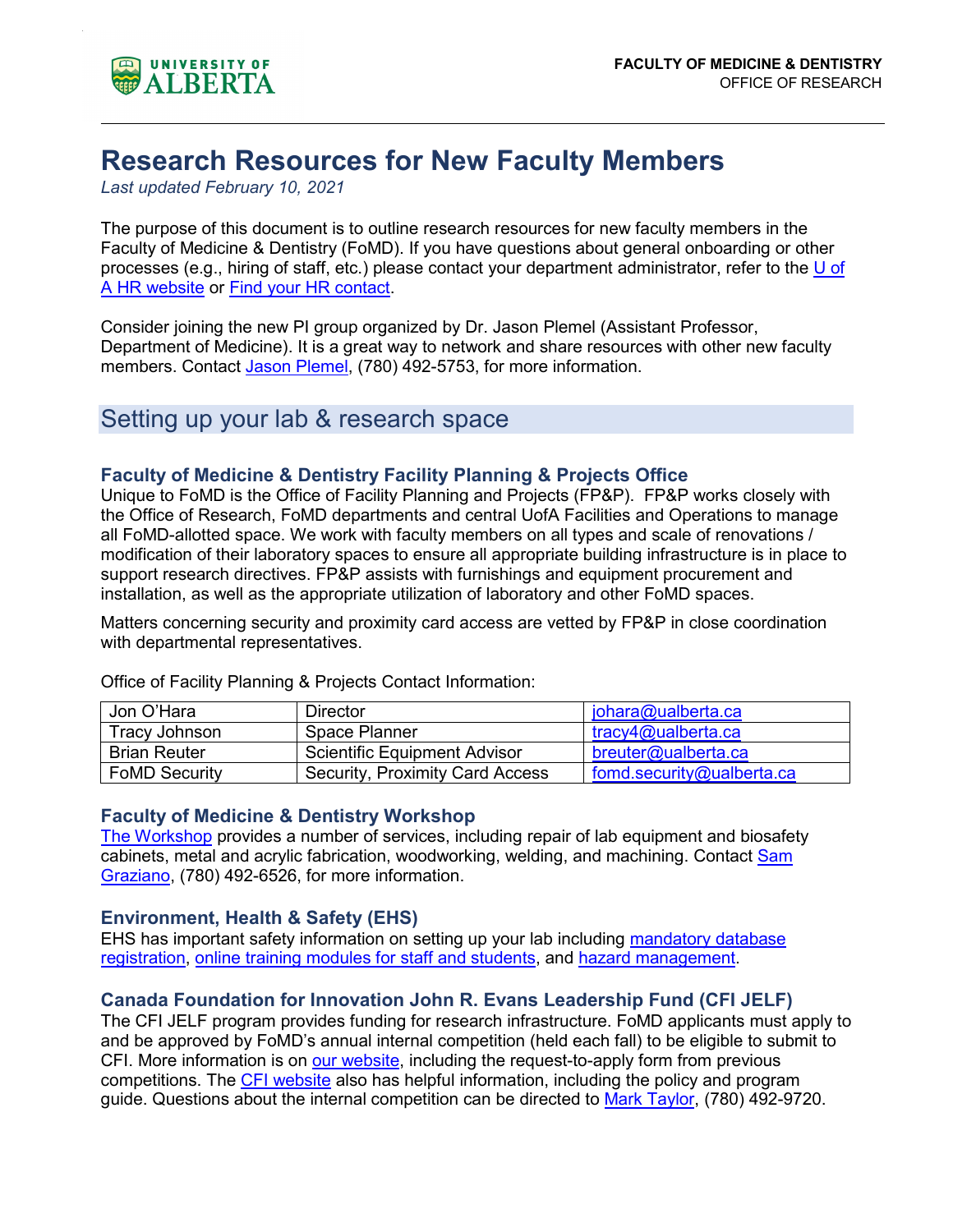### **Technology Supports and MedIT**

The university [Information Services & Technology](https://www.ualberta.ca/information-services-and-technology/index.html) group provides information and resources on campus-wide computing and application systems. Our information technology group, [MedIT,](https://www.ualberta.ca/medicine/programs/medit) provides a wide range of information technology services including hardware and software support, virtual desktops (access your data from anywhere), hosted servers as well as data storage (including disaster recovery options). For more information, please contact them at 780- 492-9731. Requests can be submitted online through the [Service Desk.](https://servicedesk.med.ualberta.ca/)

## Getting funding for your research

The University of Alberta [Research Services Office](https://www.ualberta.ca/research/services) (RSO) is an important resource for the submission of research grant applications as well as the ongoing management of funded research. It is recommended you meet with your RSO research facilitator, [Angela McCormick,](mailto:angela.mccormick@ualberta.ca) to become familiar with research grant processes (pre- and post-award) and supports offered by the RSO.

**IMPORTANT:** In order to access funding, relevant certifications (human and animal approvals and/or biohazard approvals) must first be in place. [Activating a new project account and obtaining](https://www.ualberta.ca/research/services/receive-manage-funding/activate-project-account/certifications)  [certifications.](https://www.ualberta.ca/research/services/receive-manage-funding/activate-project-account/certifications)

See this [RSO webpage](https://www.google.com/url?q=https://www.ualberta.ca/research-services-office/proposal-submission/index.html&sa=D&source=editors&ust=1612302436648000&usg=AOvVaw2_FC7i3Wdv1lNHOL5K0zho) for the general steps on how to submit a grant application to a funding agency, in accordance with U of A policy.

A number of resources on campus provide a list of funding opportunities including: [Research Services Office Listing](https://www.ualberta.ca/research/services/funding-opportunities) [FoMD Office of Research Listing](https://www.ualberta.ca/medicine/research/funding-grants-awards/fundingopportunities/external-opportunities.html)

### **RSO Research Relationships (Health Sciences)**

The RSO Research Relationships team (formerly Grant Assist Program) provides support in the development of CIHR grant applications, educational workshops and resources, and disseminates a monthly e-Bulletin [\(subscribe here\)](http://eepurl.com/cs67GD). For more information, contact Saad Salim, (780) 492-1566.

### **RSO Research Relationships (Natural Sciences and Engineering)**

This unit is similar to the above but is focused on applications to NSERC. It also distributes a monthly e-Bulletin [\(subscribe here\)](https://ualberta.us12.list-manage.com/subscribe?u=5e059f42d4143cadcee2c3b58&id=97ddcd35eb). For more information, contact [Julie Stephens,](mailto:julie.stephens@ualberta.ca) (780) 780-492- 9189.

### Recruiting trainees

### **Graduate Students**

Dr. Gregory Funk is the Associate Dean Research, Graduate Programs. Dr. Funk is willing to meet with new faculty recruits to provide information and advice on recruiting graduate students and the supervisory relationship. Additional information on FoMD graduate programs can be found [here,](https://www.ualberta.ca/medicine/research/resources/graduate/index.html) including a link to the Faculty of Graduate Studies and Research (FGSR), which is the home faculty for UofA graduate students. The FGSR site describes the specific requirements for graduate trainee professional development with deadlines for completion.

### **Postdoctoral Fellows**

Faculty may advertise available postdoctoral fellow positions on the UAlberta Careers Webpage by contacting your department HR contact. The [U of A Postdoctoral Office](https://www.ualberta.ca/research/support/post-doctoral-office) has information on appointing processes and relevant U of A policies.

### **Summer Students**

Faculty may advertise summer positions in their lab on an [online database,](https://summerstudentpositions.med.ualberta.ca/) which opens each November – this is the best way to recruit undergraduate students. The faculty has some internal funding that we adjudicate and award to students that applied to but did not receive an [Alberta](https://www.ualberta.ca/undergraduate-research-initiative/funding/alberta-innovates-summer-studentships)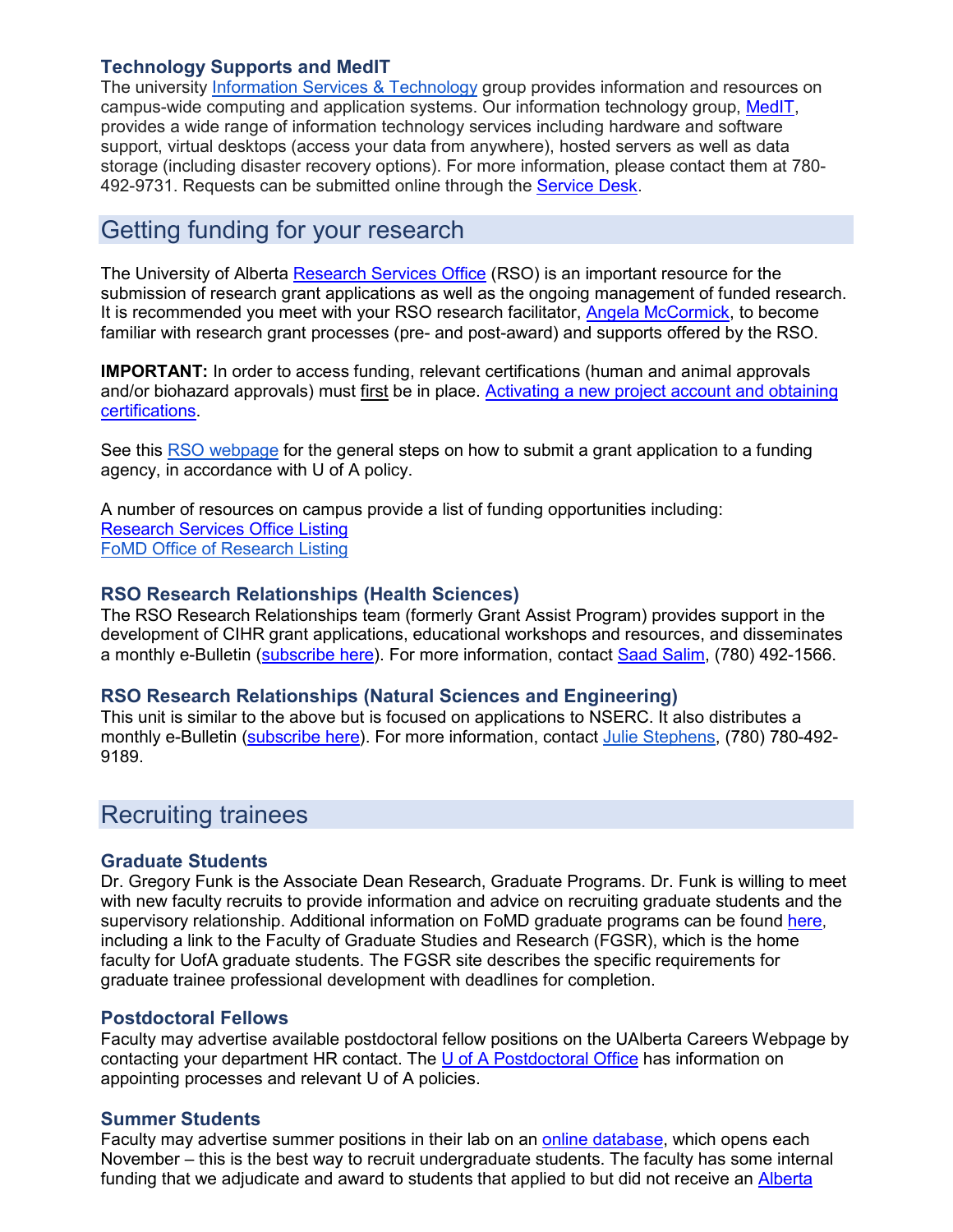[Innovates Summer Studentship](https://www.ualberta.ca/undergraduate-research-initiative/funding/alberta-innovates-summer-studentships) through the Undergraduate Research Initiative. The deadline is usually in early February. In addition, the Office of Research hosts an annual Summer Student Research Day each fall. If you have any questions, please contact [Nicole Kosturic,](mailto:nkosturi@ualberta.ca) (780) 492- 8365.

The Faculty of Medicine & Dentistry periodically offers workshops on [teaching and supervision](https://www.ualberta.ca/medicine/resources/faculty-and-staff/development/teachingmastery/index.html)  [skills.](https://www.ualberta.ca/medicine/resources/faculty-and-staff/development/teachingmastery/index.html)

### Carrying out your research

### **Research Groups, Centres, Institutes**

The FoMD has a number of affiliated research groups, centres and institutes that you may wish to join. See the full listing [here.](https://www.ualberta.ca/medicine/departments/index.html)

### **Research Equipment and Core Facilities**

FoMD has a suite of well-developed [research core facilities.](https://www.ualberta.ca/medicine/research/corefacilities) If you have any questions, or require additional information, please contact [Wendy Magee,](mailto:wmagee@ualberta.ca) (780) 492-0715.

The U of A's [Supply Management Services Equipment Services](https://www.ualberta.ca/vice-president-finance/supply-management-services/distributionservices/equipmentservices/index.html) assists in tracking equipment and coordinates the sale, transfer and disposal of all campus equipment through [Surplus Services.](https://www.ualberta.ca/vice-president-finance/supply-management-services/distributionservices/surplusservices.html)

Our [Research Resource Database](https://farm.med.ualberta.ca/Research/ResearchResource/Index) provides a simple way to search for specialized equipment located in core facilities or individual research labs [\(instructions\)](https://cloudfront.ualberta.ca/-/media/medicine/research/cores/using-the-research-resource-database-jan-2019.pdf). Please note that the use of equipment in labs is at the discretion and approval of the faculty member. If you are interested in any specific piece, please contact them directly. If you have any questions regarding the database, please contact [Colleen Sunderland,](mailto:fomdanalyst@ualberta.ca) (780) 248-1023.

### **Ordering and Obtaining Research Supplies**

The University of Alberta uses [SupplyNet,](https://www.ualberta.ca/vice-president-finance/supply-management-services/supplynet/index.html) a web application for purchasing and paying for goods and services. The [Biochemistry Stores,](http://www.biochemstores.ualberta.ca/) located in 3-54 Medical Sciences Building, stock a number of commonly used laboratory supplies and reagents. Refer to the [Supply Management Services](https://www.ualberta.ca/vice-president-finance/supply-management-services/index.html) website for more information on procurement and payment.

### **HSLAS**

Faculty members performing preclinical research will need to have ethics approval in place before accessing facilities. Questions about the facilities can be directed to the following contacts:

| Nathan Bosvik     | <b>Director</b>           | bosvik@ualberta.ca   | 780-492-4349 |
|-------------------|---------------------------|----------------------|--------------|
| Margitta Dziwenka | <b>Assistant Director</b> | margitta@ualberta.ca | 780-248-1599 |

### **Research Ethics**

All faculty, staff and students conducting [human participant research](https://medicine.createsend1.com/t/d-l-ntlitid-euliylriy-d/) and/or who use animals in [research, teaching and testing](https://medicine.createsend1.com/t/d-l-ntlitid-euliylriy-h/) need to have ethics approval from the U of A ethics committee for their work before it starts. The [Research Ethics Office \(REO\)](https://www.ualberta.ca/research/support/ethics-office) has developed a simple [self](https://medicine.createsend1.com/t/d-l-ntlitid-euliylriy-i/)[assessment tool](https://medicine.createsend1.com/t/d-l-ntlitid-euliylriy-i/) to help researchers understand when they need to get more advice. Ethics requirements change over time and REO has the current information.

### **Clinical Health Research Support**

Support is available to navigate the resources and services needed to conduct clinical, health services and population health research in the FoMD. This unit also provides specialized support for developing grant applications focused on clinical health research. Access this support by contacting [Carol Ladner-Keay,](mailto:cladner@ualberta.ca) (780) 492-5345. For more information, visit the Resources for [Clinical Research](https://www.ualberta.ca/medicine/research/resources/resources-for-clinical-researchers/index.html) and [NACTRC Research Services](https://nactrc.ca/researchers/) webpages.